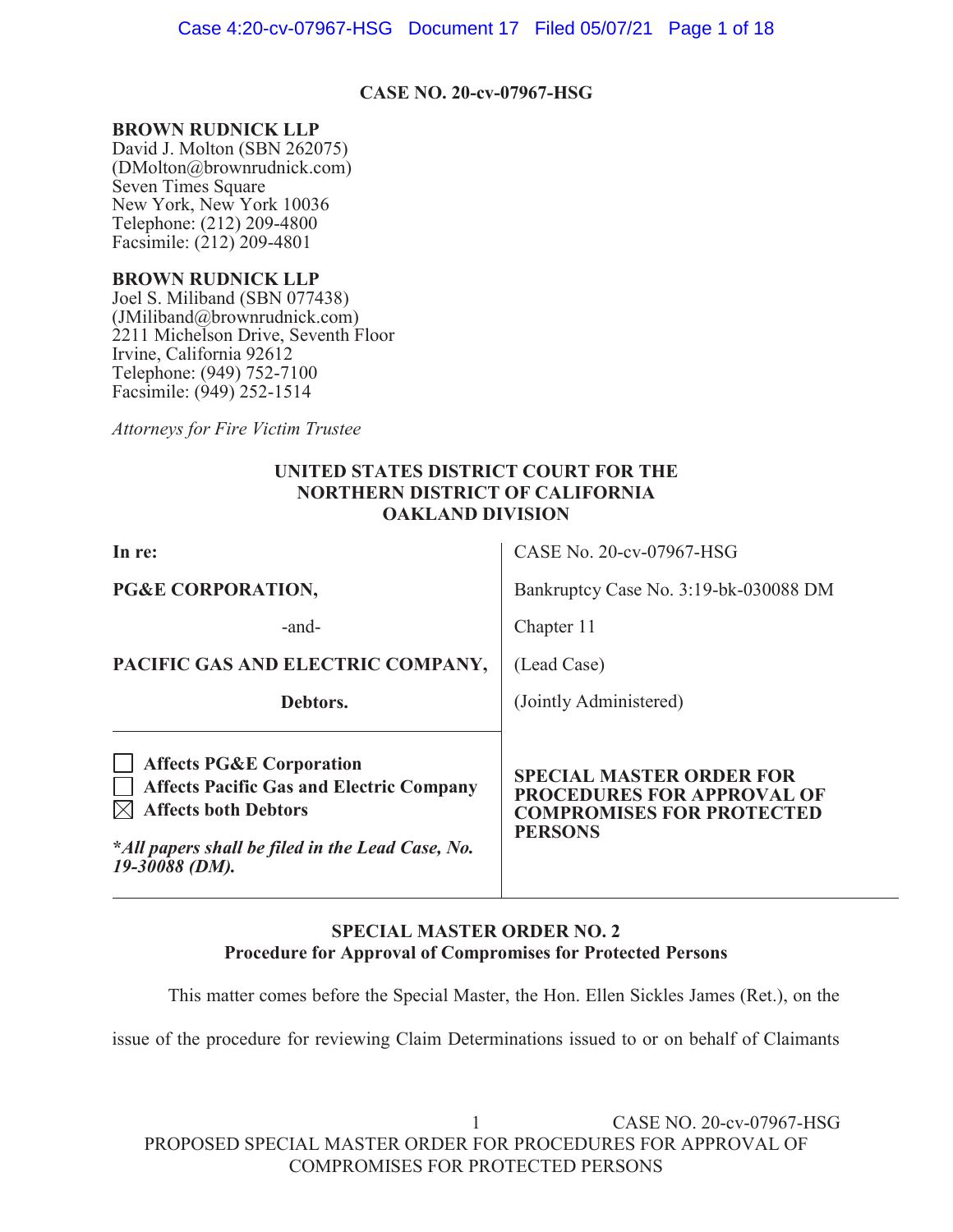#### Case 4:20-cv-07967-HSG Document 17 Filed 05/07/21 Page 2 of 18

who are minors or adult persons with a disability ("Protected Persons"), confirming their interests are protected and, if so, approving such compromises:

A. The PG&E Fire Victim Trust Agreement ("Trust Agreement") and Claims Resolution Procedures ("CRP") require the Special Master to review and "approve any and all minors' compromises in conjunction with the evaluation, disallowance, resolution, settlement, and approval of any and all Fire Victim Claims in accordance with the CRP." Trust Agreement  $2.1(e)$ (xxvii).

B. By this Court's Order for Appointment of a Special Master Pursuant to Fed. R. Civ. Proc. 53 on December 2, 2020 (the "Order"), the Special Master was appointed to propose, implement and enforce measures and procedures necessary for the protection of the financial interests of Protected Persons in funds disbursed to satisfy their Claims and otherwise to protect their interests consistent with Fed. R. Civ. Proc. 17(c), federal law, the Plan and the Trust Agreement. Pursuant to the Order, the Special Master has the authority to take appropriate measures in compliance with the terms of the Plan, Confirmation Order, Trust Documents and applicable law to perform her duties fairly and efficiently, to regulate all proceedings before her and to issue orders necessary to discharge the duties and responsibilities conferred on her. *See*  Fed. R. Civ. P. 53(c)(1). More specifically, the Order authorizes the Special Master to "[t]o make findings and recommendations for measures to protect the interests of Protected Persons who are Beneficial Owner of Claims and to report such findings to the Claims Administrator and the Trustee, including, in the interests of efficiency, omnibus measures to be generally applicable to disbursements to or on behalf of Protected Persons", and; "[t]o oversee the implementation of any measures approved by the Court for the protection of Protected Persons and to issue orders enforcing such protective measures." Order at 7(g)-(h).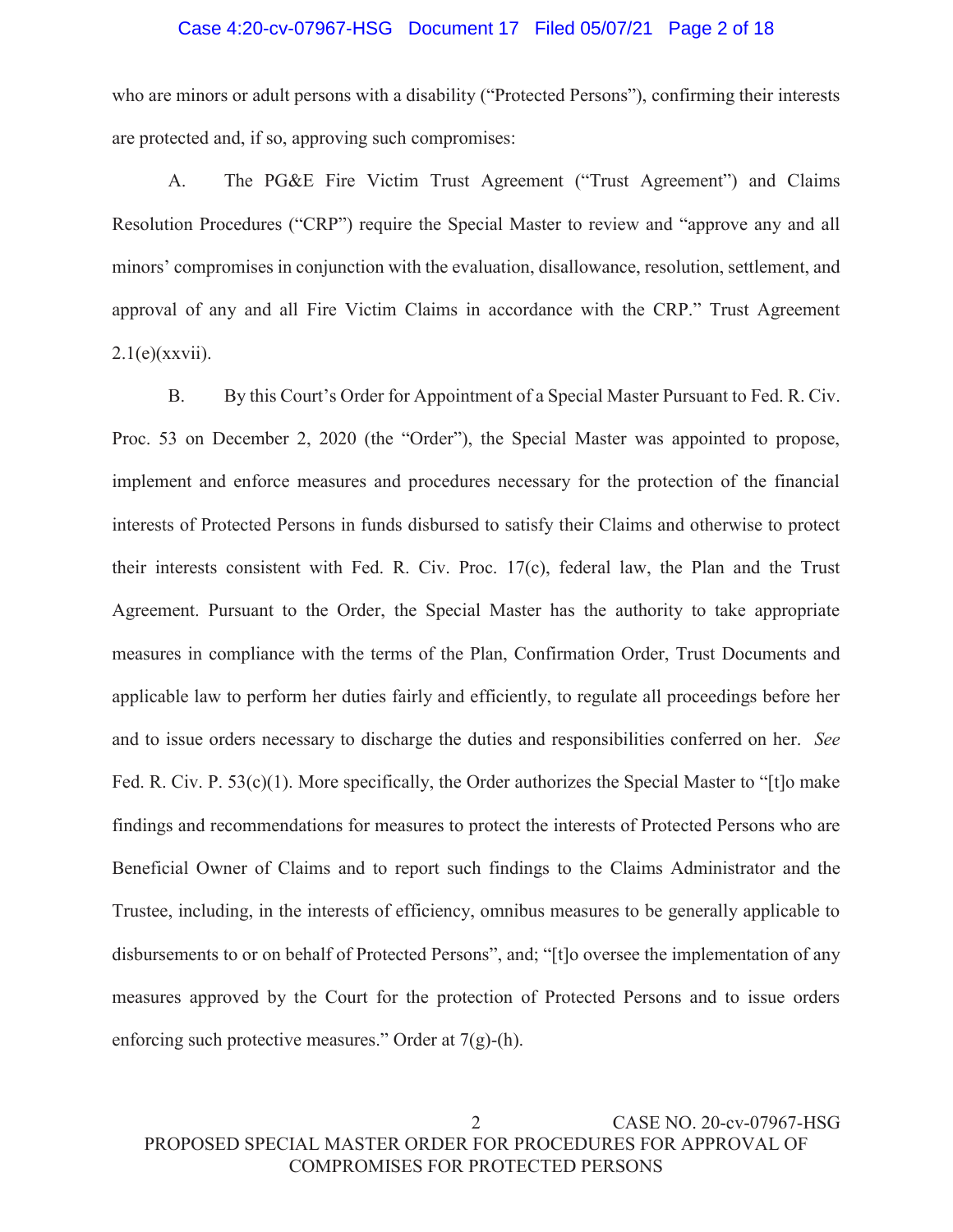#### Case 4:20-cv-07967-HSG Document 17 Filed 05/07/21 Page 3 of 18

C. Accordingly, when the Special Master reviews and approves the Fire Victim Trust Settlement Offer and the disbursement measures proposed to protect the interest of each Protected Person, the following procedure shall be followed:

- 1) Claimants shall make their petition using the form attached hereto as Exhibit 1.
- 2) The petition shall be filed by the Protected Person's Legal Representative.
- 3) The petition shall include the following as exhibits:
	- a. A copy of the Protected Person's accepted Claim Determination, including the Settlement Offer; and
	- b. Documents supporting the Legal Representative's authority to act on behalf of the Protected Person.
- 4) The petition must be filed with the Special Master by and through the Claims Processor, and must include the applicable Fire Victim Trust Claimant ID.
- 5) All petitions and accompanying documents shall be treated as if filed directly with the Court under seal.
- 6) The Order will be issued under seal using the form attached hereto as Exhibit 2, and will be provided by the Special Master to the Claims Processor and the Protected Person's counsel of record or Legal Representative, if the Protected Person is not represented by counsel.

#### **IT IS SO ORDERED:**

Dated: May 7, 2021

Dated: May 7, 2021  $CUCU$  rates and

Honorable Ellen Sickles James (Ret.) Special Master Master Ellen Sickles James (Ret.

 3 CASE NO. 20-cv-07967-HSG PROPOSED SPECIAL MASTER ORDER FOR PROCEDURES FOR APPROVAL OF COMPROMISES FOR PROTECTED PERSONS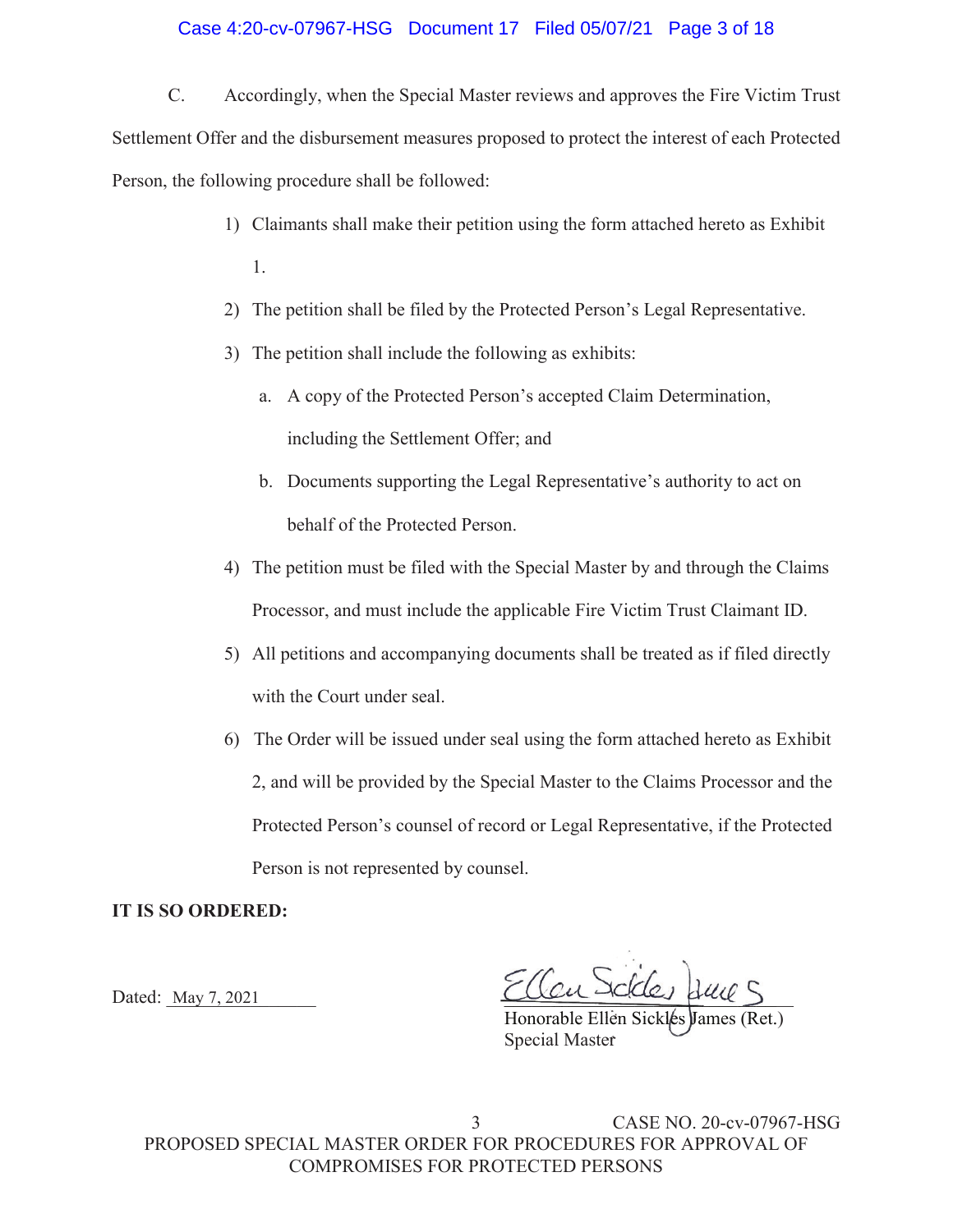# EXHIBIT "1"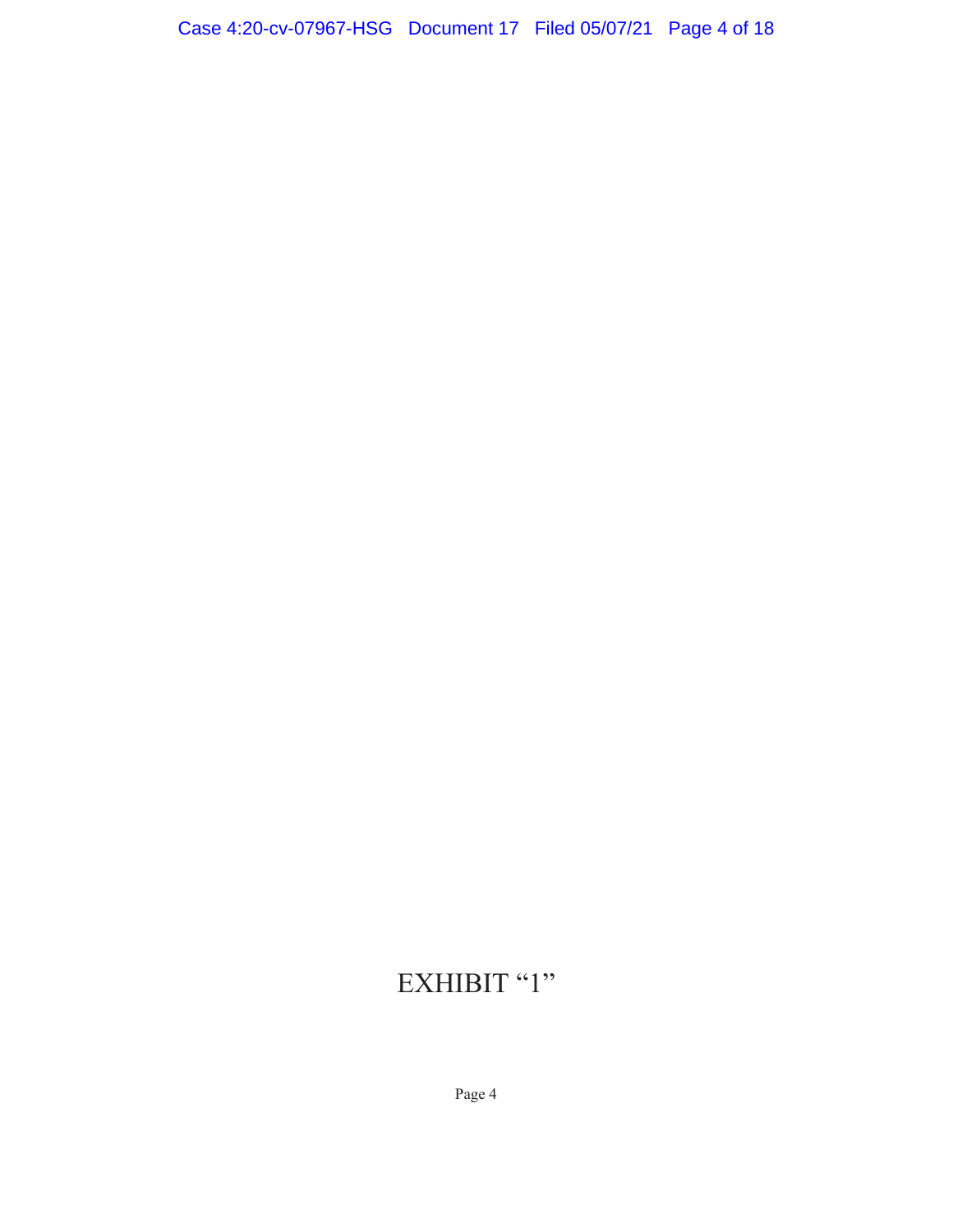

## **PETITION TO APPROVE COMPROMISE FOR PROTECTED PERSON**

| (Name, State Bar number, and address):                                                                                                                                                                                                                                                                                                                                                     | <b>ATTORNEY OR PARTY WITHOUT ATTORNEY</b> | <b>FOR SPECIAL MASTER USE ONLY</b> |  |
|--------------------------------------------------------------------------------------------------------------------------------------------------------------------------------------------------------------------------------------------------------------------------------------------------------------------------------------------------------------------------------------------|-------------------------------------------|------------------------------------|--|
| <b>TELEPHONE NO.</b>                                                                                                                                                                                                                                                                                                                                                                       |                                           | <b>CLAIMANT NAME</b>               |  |
| <b>E-MAIL ADDRESS</b>                                                                                                                                                                                                                                                                                                                                                                      |                                           | <b>CLAIMANT ID</b>                 |  |
| <b>PETITION TO APPROVE:</b>                                                                                                                                                                                                                                                                                                                                                                |                                           |                                    |  |
| $\Box$                                                                                                                                                                                                                                                                                                                                                                                     | COMPROMISE OF DISPUTED CLAIM              |                                    |  |
| <b>COMPROMISE OF PENDING ACTION</b>                                                                                                                                                                                                                                                                                                                                                        |                                           |                                    |  |
|                                                                                                                                                                                                                                                                                                                                                                                            | DISPOSITION OF PROCEEDS OF JUDGMENT       |                                    |  |
| $\Box$ Person with a disability<br>$\Box$ Minor                                                                                                                                                                                                                                                                                                                                            |                                           |                                    |  |
|                                                                                                                                                                                                                                                                                                                                                                                            |                                           | <b>NOTICE TO PETITIONERS:</b>      |  |
| You must use this form to request Special Master approval of $(1)$ the compromise of a disputed claim of a minor, $(2)$ the<br>compromise of a pending action or proceeding in which a minor or a person with a disability (including a conservatee) is a<br>party, or (3) the disposition of the proceeds of a judgment for a minor or person with a disability. You and the minor or the |                                           |                                    |  |
| disabled person must attend the hearing on this petition unless the Special Master for good cause dispenses with a personal<br>appearance. The Special Master may require additional evidence relating to the compromise and disposition of proceeds. The                                                                                                                                  |                                           |                                    |  |

Special Master will consider on an expedited basis, without an in-person hearing, requests for approval of certain compromises, including those for which the total settlement offer to the Claimant is under \$50,000.

1. **Petitioner** (name):

2. **Claimant** (name):

- a. Address:
- b. Date of birth:  $\begin{array}{ccc}\n\text{c. Age:} & \text{d. Sex:} & \text{e. } \Box \text{ Minor } \Box \text{ Person with a disability}\n\end{array}$
- 3. **Relationship.** Petitioner's relationship to Claimant *(check all applicable boxes):*
	- a.  $\Box$  Parent g.  $\Box$  Other Relationship *(specify)*:
	- $b.  $\Box$  Guardian ad litem$
	- c.  $\Box$  Guardian
	- $d \square$  Conservator
	- e. Ƒ Disabled adult claimant is a petitioner. *(See instructions for items 3e and 3f below.)*
	- f.  $\Box$  Disabled adult claimant's express consent to the relief requested in this petition is provided on Attachment 3f.

*(If you checked item 3e or 3f, state facts on Attachment 3e or 3f showing that the claimant has capacity under Probate Code section 812 to petition or consent to a petition. Only an adult claimant who has sufficient capacity and who does not have a conservator of the estate may petition or consent to a petition. See Probate Code section 3613.)*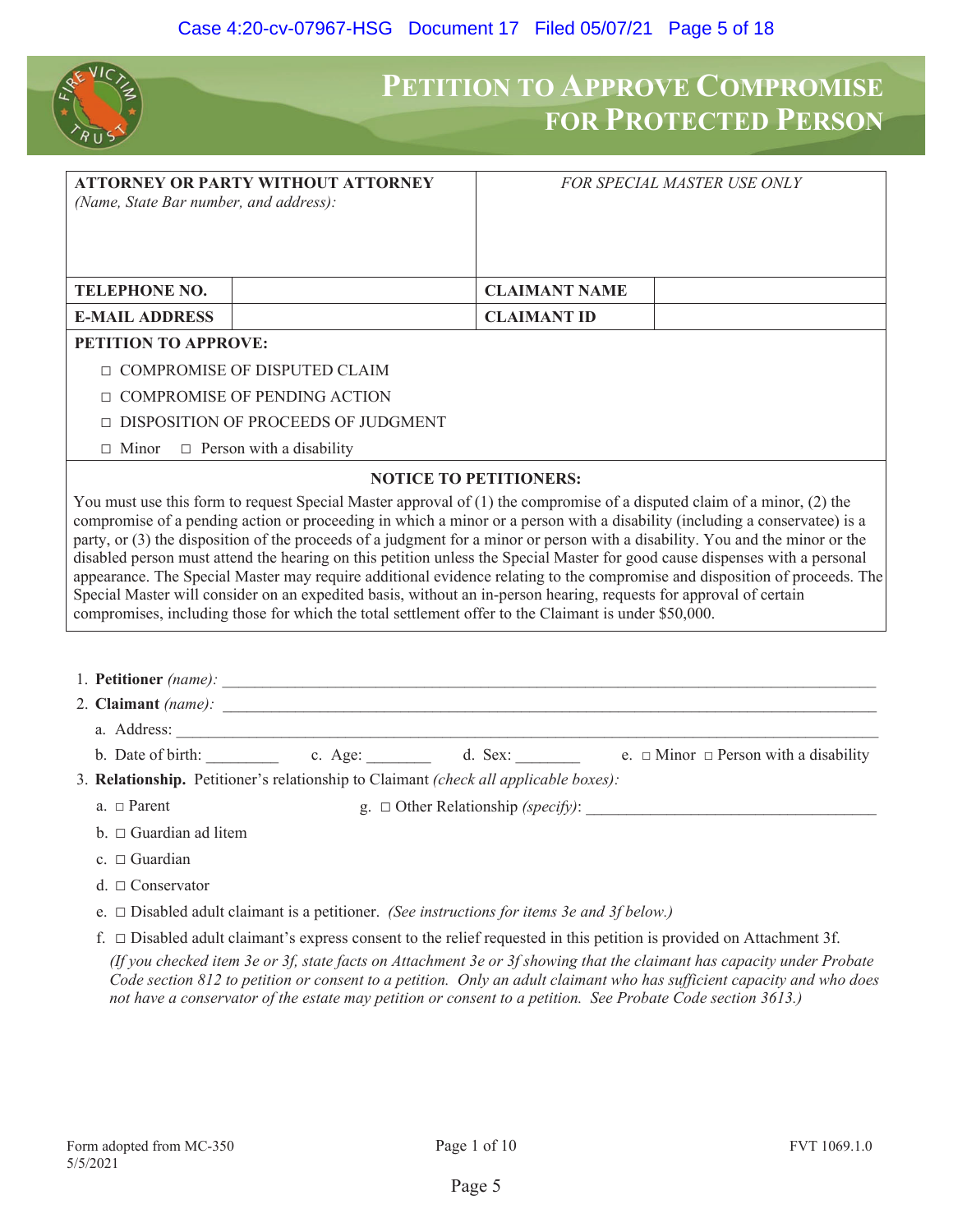## Case 4:20-cv-07967-HSG Document 17 Filed 05/07/21 Page 6 of 18

|             | ∍.<br>.<br>$\gamma$ <i>m<sub>1</sub>s</i> $\rho$ .<br>11010<br>omnr<br>erson<br>tor<br>Protecteo<br>ution<br>$\iota$ rn<br>$\epsilon$ |
|-------------|---------------------------------------------------------------------------------------------------------------------------------------|
| $\sim$<br>ы | $\overline{\phantom{a}}$                                                                                                              |

4. **Nature of Claim.** The claim of the minor or adult person with a disability:

- a.  $\Box$  Has not been filed in an action or proceeding. *(Complete items 5-23.)*
- $b. \Box$  Is the subject of a pending action or proceeding that will be compromised without a trial on the merits of the claim. Name of court:

Case no.: <br>
Trial date: (Complete items 5-23.)

 $c. \Box$  Is the subject of a pending action or proceeding that has been or will be reduced to a judgement for the claimant against the defendants named below in the total amount (exclusive of interest and costs) of *(specify below):*

## $\mathbb{S}$

#### Defendants *(names)*

□ Additional defendants listed on Attachment 4. □ The judgment was filed on *(date)*:

*(Attach a copy of the (proposed) judgment as Attachment 4c and complete items 13-23.)*

 $5. \Box$  **Incident or accident.** The incident or accident occurred as follows:

- a. Date and time:
- b. Place:
- c. Persons involved *(names):*
- Ƒ Continued on Attachment 5.

6.  $\Box$  **Nature of incident or accident.** The facts, events, and circumstances of the incident or accident are *(describe)*:

□ Continued on Attachment 6.

7.  $\Box$  **Injuries.** The following injuries were sustained by the claimant as a result of the incident or accident *(describe)*:

Ƒ Continued on Attachment 7.

8.  $\Box$  **Treatment.** The claimant received the following care and treatment for the injuries described in item 7 *(describe)*:

- Ƒ Continued on Attachment 8.
- 9.  $\Box$  **Extent of injuries and recovery.** *(An original or a photocopy of all doctors' reports containing a diagnosis of and prognosis for the claimant's injuries, and a report of the claimant's present condition, must be attached to this petition as Attachment 9. A new report is not necessary so long as a previous report accurately describes the claimant's current condition).*
	- a.  $\Box$  The claimant has recovered completely from the effects of the injuries described in item 7, and there are no permanent injuries.
	- b.  $\Box$  The claimant has not recovered completed from the effects of the injuries described in item 7, and the following injuries from which the claimant has not recovered are temporary *(described the remaining injuries):*
		- □ Continued on Attachment 9b.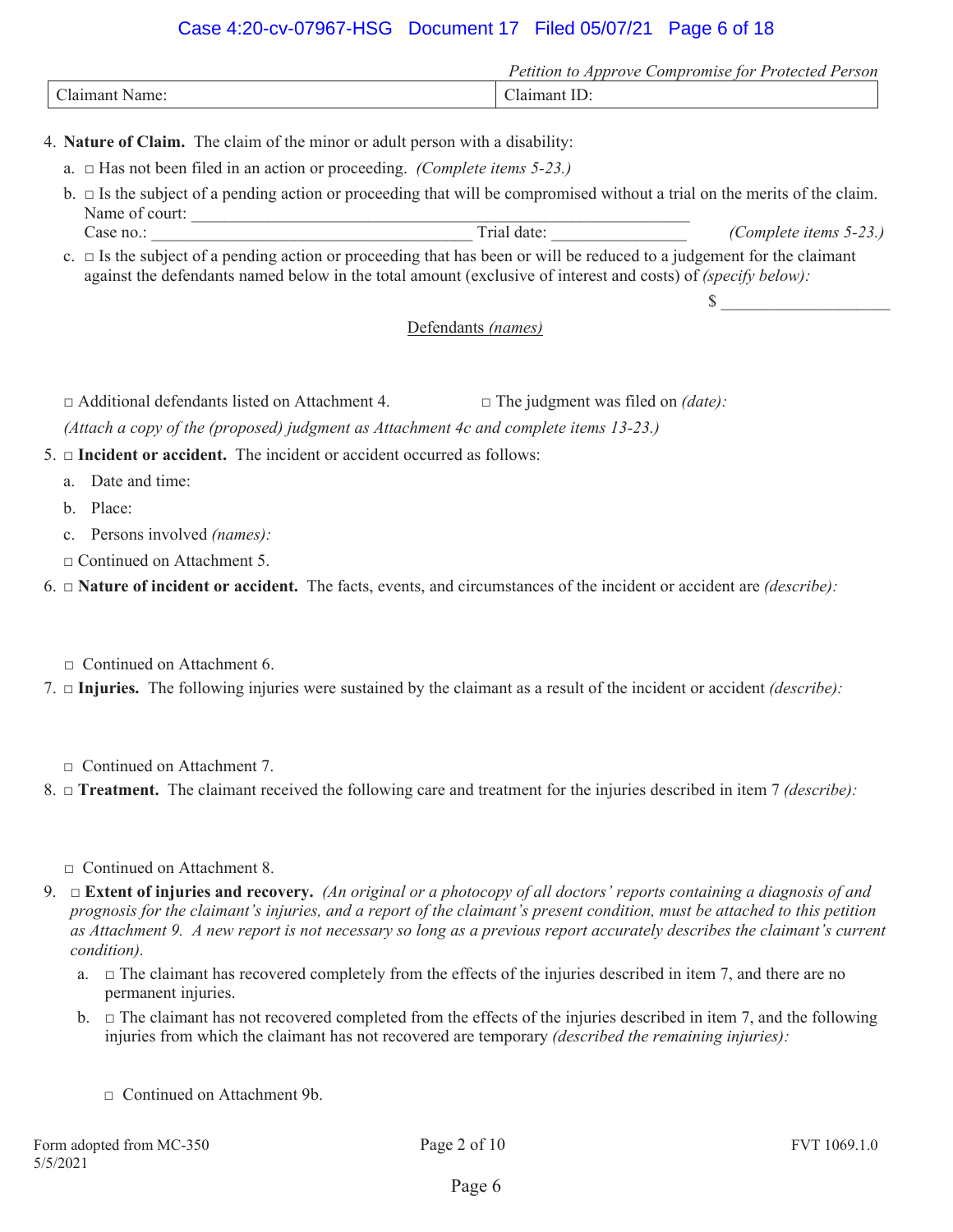## Case 4:20-cv-07967-HSG Document 17 Filed 05/07/21 Page 7 of 18

|                      | <i>Compromise</i><br>Annrove<br>'erson<br>: for Protected<br>'etition<br>w |
|----------------------|----------------------------------------------------------------------------|
| $\sim$<br>21 n<br>me | лат<br>на                                                                  |

c.  $\Box$  The claimant has not recovered completely from the effects of the injuries described in item 7, and the following injuries from which the claimant has not recovered as permanent *(describe the permanent injuries):*

Ƒ Continued on Attachment 9c.

10. Ƒ **Petitioner has made a careful and diligent inquiry and investigation to ascertain the facts relating to the incident or accident in which the claimant was injured; the responsibility for the incident or accident; and the nature, extent, and seriousness of the claimant's injuries. Petitioner fully understands that if the compromise proposed in this petition is approved by the Special Master and is consummated, the claimant will be forever barred from seeking any further recovery of compensation from the Fire Victim Trust even though the claimant's injuries may in the future appear to be more serious than they are now thought to be.** 

#### 11. Ƒ **Amount and terms of settlement.**

- a. By way of settlement, the Fire Victim Trust has awarded the following settlement offer (subject to *pro rata* distribution) to the claimant: \$ \_\_\_\_\_\_\_\_\_\_\_\_\_\_\_\_\_\_\_\_
- b. The terms of settlement are as follows *(if the settlement is to be paid in installments, both the total amount and the present value of the settlement must be included):*
- $\Box$  Defendants and amounts offered continued on Attachment 11.

#### 12.  $\Box$  **Settlement payment to others**

- a.  $\Box$  No defendant named in item 11b has offered to pay money to any person or persons other than the claimant to settle claims arising out of the same incident or accident that resulted in the claimant's injury.
- b.  $\Box$  By way of settlement, one or more defendants named in item 11b have also offered to pay money to a person or persons other than claimant to settle claims arising out of the same incident or accident that resulted in the claimant's injury.
	- (1) The total amount offered by all defendants to others *(specify):* \$\_\_\_\_\_\_\_\_\_\_\_\_
	- (2) Petitioner  $\Box$  is not  $\Box$  is a claimant against the recovery of the claimant (other than for reimbursement for expenses paid by petitioner and listed under item 15). *(If you answered "is," explain in Attachment 12 the circumstances and the effect your claim has on the proposed compromise of the claim or action described in this petition.)*
	- (3) Petitioner  $\Box$  is not  $\Box$  is a plaintiff in the same action with the claimant. *(If you answered "is," explain in Attachment 12 the circumstances and the effect your claim and its disposition has on the proposed compromise of the claim or action described in this petition.)*
	- $(4)$   $\Box$  Petitioner would receive money under the proposed settlement.
	- (5) The settlement payments are to be apportioned and distributed as follows:

| Other plaintiffs of claimants (names) | Amounts |
|---------------------------------------|---------|
|                                       |         |
|                                       |         |
|                                       |         |

 $\Box$  Additional plaintiffs of claimants and amounts are listed on Attachment 12.

**(6) Reasons for the apportionment of the settlement payments between the claimant and each other plaintiffs of claimant named above are specified on Attachment 12.**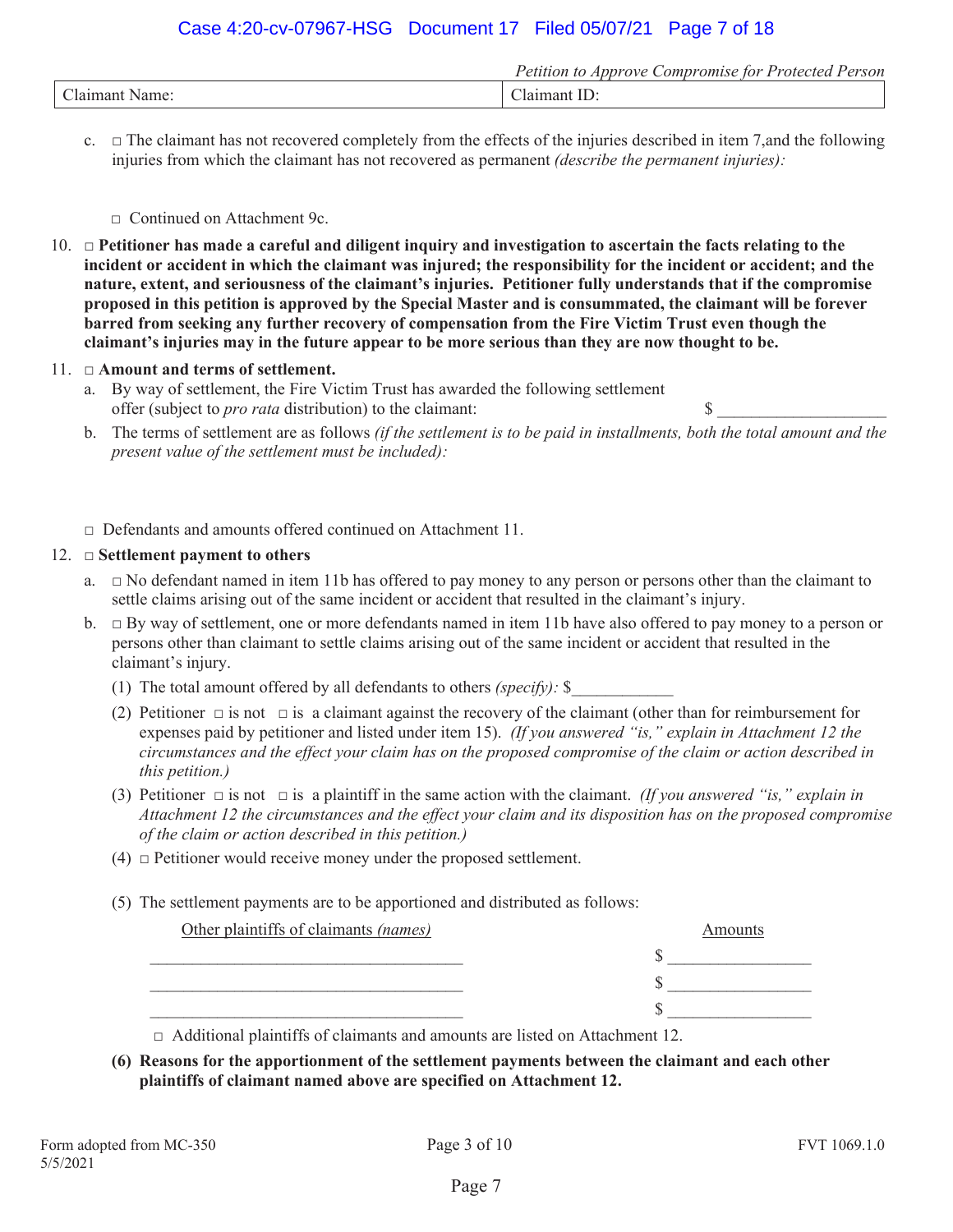## Case 4:20-cv-07967-HSG Document 17 Filed 05/07/21 Page 8 of 18

|                                                                                                                                                              | Petition to Approve Compromise for Protected Person |
|--------------------------------------------------------------------------------------------------------------------------------------------------------------|-----------------------------------------------------|
| Claimant Name:                                                                                                                                               | Claimant ID:                                        |
| 13. The claimant's medical expenses, including medical expenses paid by petitioner and insurers, to be reimbursed<br>from proceeds of settlement or judgment |                                                     |

| a. Totals |                                                                                                                                                                                                                                                                                               |                                                                                |
|-----------|-----------------------------------------------------------------------------------------------------------------------------------------------------------------------------------------------------------------------------------------------------------------------------------------------|--------------------------------------------------------------------------------|
|           | (1) Total medical expenses:                                                                                                                                                                                                                                                                   | $\frac{1}{2}$                                                                  |
|           | (2) Total outstanding medical expenses to be paid from the proceeds:                                                                                                                                                                                                                          | $\sim$                                                                         |
|           | (3) Total out-of-pocket, co-payments, or deductible payments to be reimbursed from<br>proceeds:                                                                                                                                                                                               | $\hat{\mathcal{L}}$                                                            |
|           | b. Medical expenses were paid and are to be reimbursed from the proceeds as follows:                                                                                                                                                                                                          |                                                                                |
|           | $(1)$ $\Box$ Paid by petitioner in the amount of:                                                                                                                                                                                                                                             | $\frac{\text{S}}{\text{S}}$                                                    |
|           | (2) $\Box$ Paid by private health insurance or a self-funded plan under:                                                                                                                                                                                                                      |                                                                                |
|           | (a) $\Box$ An Employee Retirement Income Security Act (ERISA) insured plan.                                                                                                                                                                                                                   |                                                                                |
|           | (b) $\Box$ An ERISA self-funded plan.                                                                                                                                                                                                                                                         |                                                                                |
|           | (c) $\Box$ A Non-ERISA insured plan.                                                                                                                                                                                                                                                          |                                                                                |
|           | (d) $\Box$ A Non-ERISA self-funded plan.                                                                                                                                                                                                                                                      |                                                                                |
|           | (e) Amount paid by plan: \$                                                                                                                                                                                                                                                                   |                                                                                |
|           | (f) Amount of reimbursement to the plan from proceeds of the Settlement Offer:                                                                                                                                                                                                                |                                                                                |
|           | (i) $\Box$ No reimbursement is requested by the plan.                                                                                                                                                                                                                                         |                                                                                |
|           | (ii) $\Box$ Reimbursement is to be made to the plan and:                                                                                                                                                                                                                                      |                                                                                |
|           |                                                                                                                                                                                                                                                                                               |                                                                                |
|           | (B) There is a negotiated reduction of \$ (                                                                                                                                                                                                                                                   |                                                                                |
|           | (C) No reduction has been agreed to,                                                                                                                                                                                                                                                          |                                                                                |
|           | for total reimbursement to the plan in the amount of:                                                                                                                                                                                                                                         |                                                                                |
|           | (3) $\Box$ Paid by Medicare in the amount of:<br>Less the statutory reduction in the amount of:<br>for a total reimbursement to Medicare in the amount of:<br>(Attach a copy of the final Medicare demand letter or letter agreement as<br>Attachment 13b(3).)                                | $\begin{array}{c}\n\text{\$}\n\end{array}\n\qquad \qquad \text{\_}\n\text{\_}$ |
|           | (4) $\Box$ Paid by Medi-Cal in the amount of: \$                                                                                                                                                                                                                                              |                                                                                |
|           | (a) $\Box$ Notice of this claim or action has been given to the State Director of Health Care Services under<br>Welfare and Institutions Code section 14124.73. A copy of the notice and proof of its delivery $\Box$ is<br>attached<br>$\square$ was filed in this matter on <i>(date)</i> : |                                                                                |
|           | (b) $\Box$ Notice of this claim or action has <b>not</b> been given to the State Director of Health Care Services under<br>Welfare and Institutions Code section 14124.73.<br>(Explain why notice has not been given in Attachment $13b(4)$ .)                                                |                                                                                |
|           | (c) $\Box$ In full satisfaction of its lien rights, Medi-Cal has agreed to accept<br>reimbursement in the amount of:                                                                                                                                                                          | \$                                                                             |
|           | (Attach a copy of the final Medi-Cal demand letter or letter agreement as Attachment $13b(4)$ .)                                                                                                                                                                                              |                                                                                |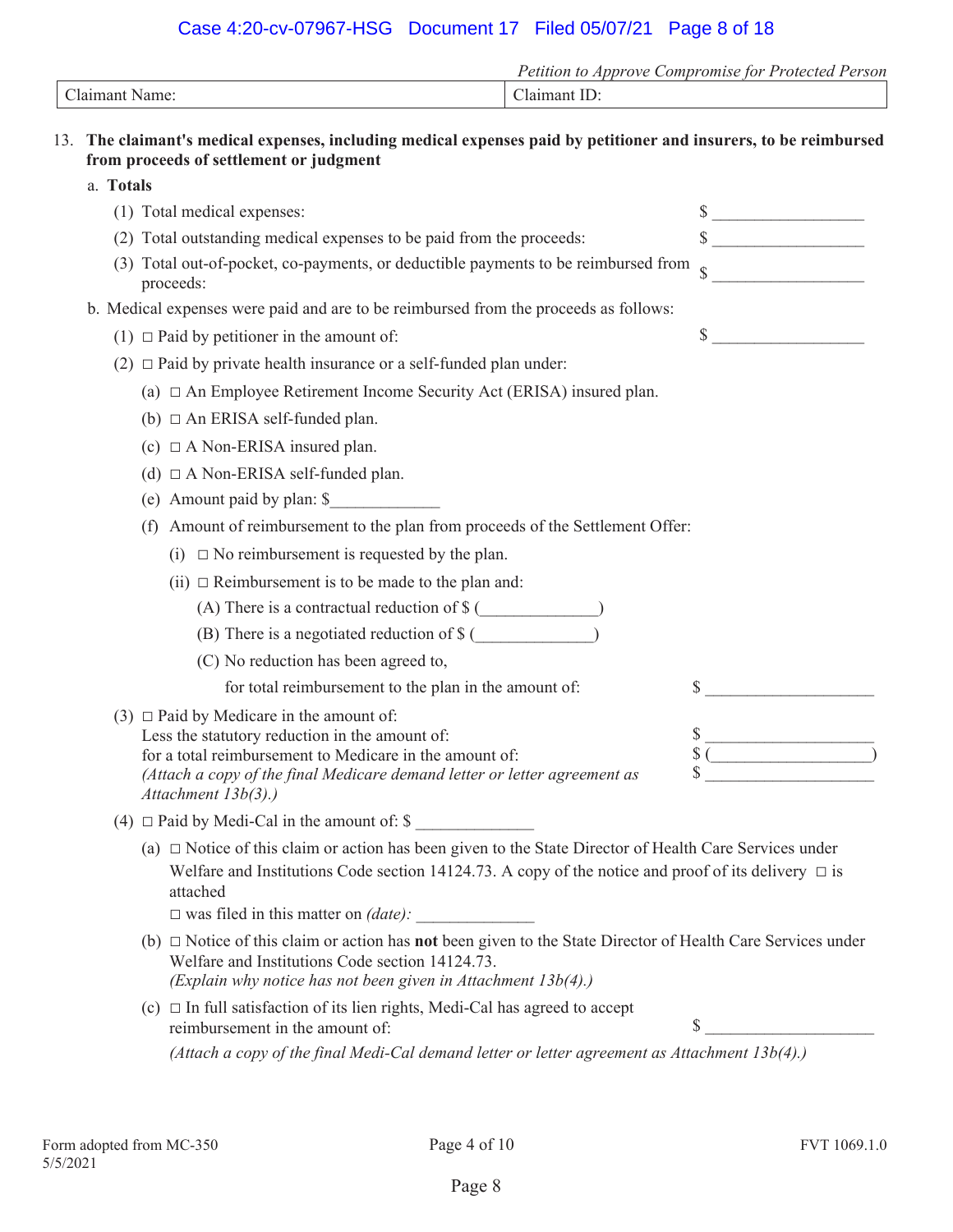## Case 4:20-cv-07967-HSG Document 17 Filed 05/07/21 Page 9 of 18

|          | <i>Petition</i><br>Compromise for Protected<br>Approve<br>Person |
|----------|------------------------------------------------------------------|
| Claimant | ، سے                                                             |
| Name:    |                                                                  |

- (d)  $\Box$  Petitioner is entitled to a reduction of the Medi-Cal lien under Welfare and Institutions Code section 14124.67 and:
	- $(i) \Box$  Is filing a motion seeking a reduction of the lien concurrently with this petition.
	- (ii)  $\Box$  Requests that the court reserve jurisdiction over this issue.

The amount of the lien in dispute is:  $\$ 

(5)  $\Box$  (a) There are one or more statutory or contractual liens of medical service providers for payment of medical expenses. The total amount claimed under these liens is: \$ \_\_\_\_\_\_\_\_\_\_\_\_. In full satisfaction of their lien claims, the lienholders have agreed to accept the total sum of :  $\$$ 

*(Provide requested information on each lienholder and certain other medical service providers below.)* 

- (b) The name of each medical service provider that furnished care and treatment to claimant and (1) has a lien for all or any part of the changes or (2) was paid (or will be paid from the proceeds) by petitioner for which petitioner requests reimbursement; the amounts charged and paid; the amount of negotiated reduction of charges, if any; and the amount to be paid from the proceeds of the settlement or judgment to each provider are as follows:
	- (i) (A) Provider (*name*):
	- (B) Address:  $(S)$  Amount charged:  $S$ (D) Amount paid (whether or not by insurance):  $\sqrt{\frac{g(1 - 1)}{g(1 - 1)}}$ (E) Negotiated reduction, if any:  $\S$  ( (F) Amount to be paid from proceeds of settlement or judgment: \$ \_\_\_\_\_\_\_\_\_\_\_\_\_\_\_\_\_\_\_\_ (ii)(A) Provider (*name*): (B) Address: \_\_\_\_\_\_\_\_\_\_\_\_\_\_\_\_\_\_\_\_\_\_\_\_\_\_\_\_\_\_\_\_\_\_\_\_\_\_\_\_\_\_\_\_\_\_\_\_\_\_\_\_\_\_\_\_\_\_\_\_\_\_\_\_\_\_\_ \_\_\_\_\_\_\_\_\_\_\_\_\_\_\_\_\_\_\_\_\_\_\_\_\_\_\_\_\_\_\_\_\_\_\_\_\_\_\_\_\_\_\_\_\_\_\_\_\_\_\_\_\_\_\_\_\_\_\_\_\_\_\_\_\_\_\_  $(S)$  Amount charged:  $S$ (D) Amount paid (whether or not by insurance):  $\S$  ( (E) Negotiated reduction, if any:  $\S$  ( (F) Amount to be paid from proceeds of settlement or judgment: \$ \_\_\_\_\_\_\_\_\_\_\_\_\_\_\_\_\_\_\_\_

 $\Box$  Continued on Attachment 13b(5). *(Provide information about additional providers in the above format, including providers paid or to be paid by petitioner for which reimbursement is requested in item 13b(1) above.)* 

#### 14. **The claimant's attorney's fees and all other expenses (except medical expenses), including expenses advanced by claimant's attorney or paid or incurred by petitioner to be reimbursed from proceeds of settlement or judgment**

a. Total amount of attorney's fees for which Special Master approval is requested: \$

*(If fees are requested, attach as Attachment 14a, a declaration from the attorney explaining the basis for the request, including a discussion of applicable factors listed in rule 7.955(b) of the Cal. Rules of Court. Respond to item 18a(2) on page 7 and attach a copy of any written attorney fee agreement as Attachment 18a.)* 

b. The following additional items of expense (other than medical expenses) have been incurred or paid, are reasonable, resulted from the incident or accident, and should be paid out of claimant's share of the proceeds of the settlement or judgment: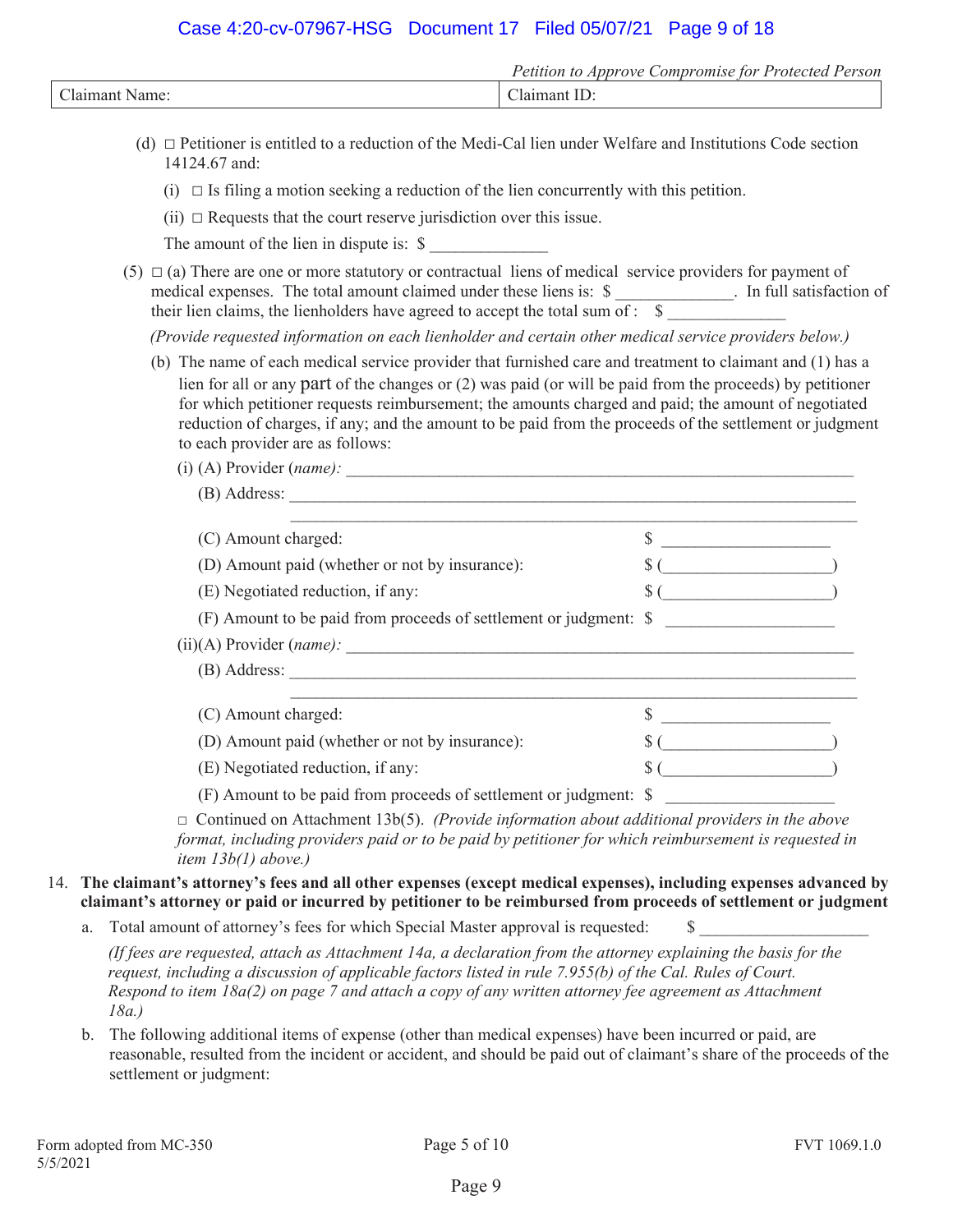## Case 4:20-cv-07967-HSG Document 17 Filed 05/07/21 Page 10 of 18

|     |                                                                                                                                                                                                              |                | Petition to Approve Compromise for Protected Person |
|-----|--------------------------------------------------------------------------------------------------------------------------------------------------------------------------------------------------------------|----------------|-----------------------------------------------------|
|     | <b>Claimant Name:</b>                                                                                                                                                                                        | Claimant ID:   |                                                     |
|     | Items                                                                                                                                                                                                        | Payees (names) | Amounts                                             |
|     |                                                                                                                                                                                                              |                | $\sim$                                              |
|     | <u> 1980 - Johann Barn, mars ar breithinn ar chomhair an t-</u>                                                                                                                                              |                | $\qquad \qquad \bullet$                             |
|     | <u> 1989 - Johann Barbara, martin amerikan basar dan berasal dalam basa dalam basar dalam basar dalam basa dalam</u>                                                                                         |                | $\frac{\text{S}}{\text{S}}$                         |
|     | $\Box$ Continued on Attachment 14b                                                                                                                                                                           |                | Total: $\frac{\sqrt{2}}{2}$                         |
| 15. | Reimbursement of expenses paid by petitioner                                                                                                                                                                 |                |                                                     |
| a.  | $\Box$ Petitioner has paid none of claimant's expenses listed in items 13 and 14 for which reimbursement is requested.                                                                                       |                |                                                     |
| b.  | $\Box$ Petitioner has paid (or become obligated to pay) the following total amounts of the claimant's expenses for<br>which reimbursement is requested:                                                      |                |                                                     |
|     | (1) Medical expenses listed in item 13:                                                                                                                                                                      |                | $\frac{\text{S}}{\text{S}}$                         |
|     | (2) Attorney's fees included in the total fee amount shown in item 14a:                                                                                                                                      |                | $\frac{\text{S}}{\text{S}}$                         |
|     | (3) Other expenses included in the total amount shown in item 14b:                                                                                                                                           |                | $\frac{\text{S}}{\text{S}}$                         |
|     |                                                                                                                                                                                                              |                | Total: $\frac{\sqrt{3}}{2}$                         |
|     | (Attach proofs of the expenses incurred and payments made or obligations to pay incurred, e.g., bills or invoices,<br>canceled checks, credit card statements, explanations of benefits from insurers, etc.) |                |                                                     |
|     | 16. Net balance of proceeds for Claimant                                                                                                                                                                     |                |                                                     |
|     | The balance of the proceeds of the proposed settlement or judgment remaining for the<br>claimant after payment of all requested fees and expenses is:                                                        |                | $\sim$                                              |
| 17. | <b>Summary</b>                                                                                                                                                                                               |                |                                                     |
| a.  | Gross amount of proceeds of settlement or judgment for claimant:                                                                                                                                             |                | $\frac{1}{2}$                                       |
| b.  | Medical expenses to be paid from proceeds of settlement or judgment:                                                                                                                                         |                | $\frac{\text{S}}{\text{S}}$                         |
| c.  | Attorney's fees to be paid from proceeds of settlement or judgment:                                                                                                                                          |                | $\frac{\text{S}}{\text{S}}$                         |
| d.  | Expenses (other than medical) to be paid from proceeds of settlement or judgment:                                                                                                                            |                | $\sim$                                              |
| e.  | Total of fees and expenses to be paid from proceeds of settlement or judgment<br>$(\text{add } (b), (c), \text{ and } (d))$ :                                                                                |                | \$                                                  |

f. Balance of proceeds of settlement or judgment available for claimant after payment Balance of proceeds of settlement or judgment available for claimant after payment  $\S$ 

#### 18. **Information about attorney representing or assisting petitioner**

- a.  $\Box$  Petitioner has not been represented or assisted by an attorney in preparing this petition or in any other way with respect to the claim asserted. Petitioner and the attorney  $\Box$  do not  $\Box$  do have an agreement for services provided in connection with the claim giving rise to this petition. *(If you answered "do," attach a copy of the agreement as Attachment 18a, about complete items 18b.-18f.)*
- $b. \Box$  Petitioner has been represented or assisted by an attorney in preparing this petition or in any other way with respect to the claim asserted. Petitioner and the attorney  $\Box$  do not  $\Box$  do have an agreement for services provided in connection with the claim giving rise to this petition. *(If you answered "do," attach a copy of the agreement as Attachment 18a, about complete items 18b.-18f.)*
- c. The attorney who has represented or assisted petitioner is *(name)*:
	- (1) State Bar number:  $\frac{1}{2}$
	- (2) Law Firm: \_\_\_\_\_\_\_\_\_\_\_\_\_\_\_\_\_\_\_\_\_\_\_\_\_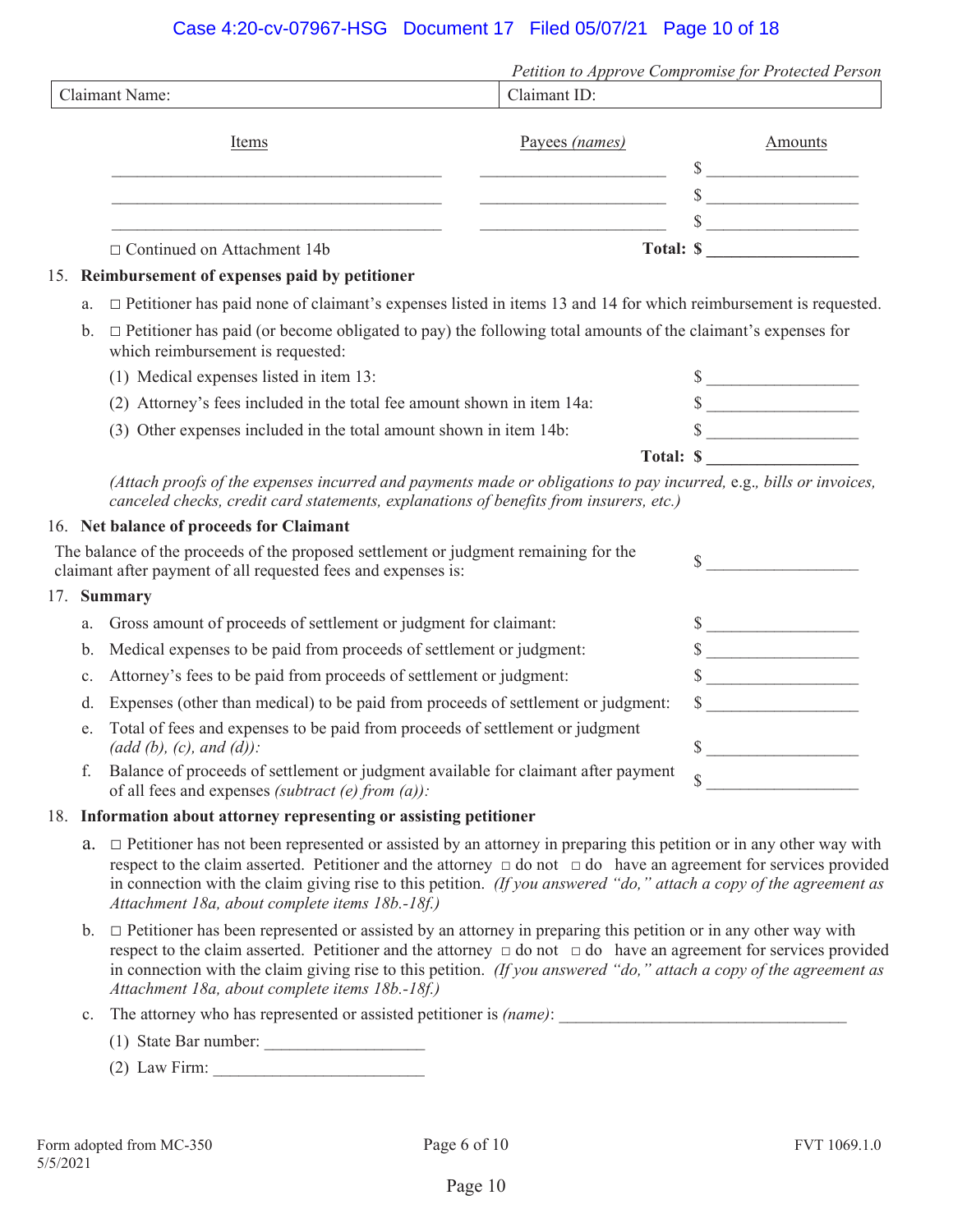### Case 4:20-cv-07967-HSG Document 17 Filed 05/07/21 Page 11 of 18

|                | Petition to Approve Compromise for Protected Person |
|----------------|-----------------------------------------------------|
| Claimant Name: | Claimant ID:                                        |
| $(3)$ Address: | (4) Telephone number:                               |

d. The attorney  $\Box$  has not  $\Box$  has received attorney's fees or other compensation in addition to that requested in this petition for services provided in connection with the claim giving rise to this petition. *(If you answered "has," identify the person who paid the fees or other compensation, the amounts paid and, the dates of payment.)*

| From whom (names) | Amounts | <b>Jates</b> |
|-------------------|---------|--------------|
|                   |         |              |
|                   |         |              |
|                   |         |              |

□ Continued on Attachment 18c.

 $\mathcal{L}=\mathcal{L}$ 

 $\mathcal{L}_\text{max}$ 

- e. The attorney  $\Box$  did not  $\Box$  did become concerned with this matter, directly or indirectly, at the instance of a party against whom the claim is asserted or a party's insurance carrier. *(If you answered "did," explain the circumstances in Attachment 18d.)*
- f. The attorney  $\Box$  is not  $\Box$  is representing or employed by any other party or any insurance carrier involved in the matter. *(If you answered "is," identify the party or carrier and explain the relationship in Attachment 18e.)*
- g. The attorney  $\Box$  does not  $\Box$  does expect to receive attorney's fees or other compensation in addition to that requested in this petition for services provided in connection with the claim giving rise to this petition. *(If you answered "does," identify the person who will pay the fees or other compensation, the amounts to be paid, and the expected dates of payment):*

| From whom (names) | Amounts | <b>Expected dates</b> |
|-------------------|---------|-----------------------|
|                   |         |                       |
|                   |         |                       |
|                   |         |                       |

□ Continued on Attachment 18f.

#### 19. **Disposition of balance of proceeds of settlement or judgment**

Petitioner requests that the balance of the proceeds of the settlement or judgment be disbursed as follows:

a.  $\Box$  There is a guardianship of the estate of the minor or conservatorship of the estate of the adult person with a disability filed in *(name of court)*:

 $Case no:$ 

- (1)  $\Box$  \$ \_\_\_\_\_\_\_\_\_ of the proceeds will be paid or delivered to the guardian of the estate of the minor or the conservator of the estate of the conservatee. The money is specified in Attachment 19a(1).
- (2)  $\Box$  Petitioner is the guardian or conservator of the estate of the minor or the adult person with a disability. Petitioner requests authority to deposit or invest \$ \_\_\_\_\_\_\_\_\_\_\_\_\_ of the proceeds to be paid or delivered under 19a(1) with one or more financial institutions in this state or with a trust company, subject to withdrawal only as authorized by a court. The name, branch, and address of each financial institution or trust company are specified in Attachment 19a(2).
- $(3)$   $\Box$  Petitioner proposes that all or a portion of the proceeds **not** become part of the guardianship or conservatorship estate. Petitioner requests authority to deposit or transfer thee proceeds as follows *(check all that apply):*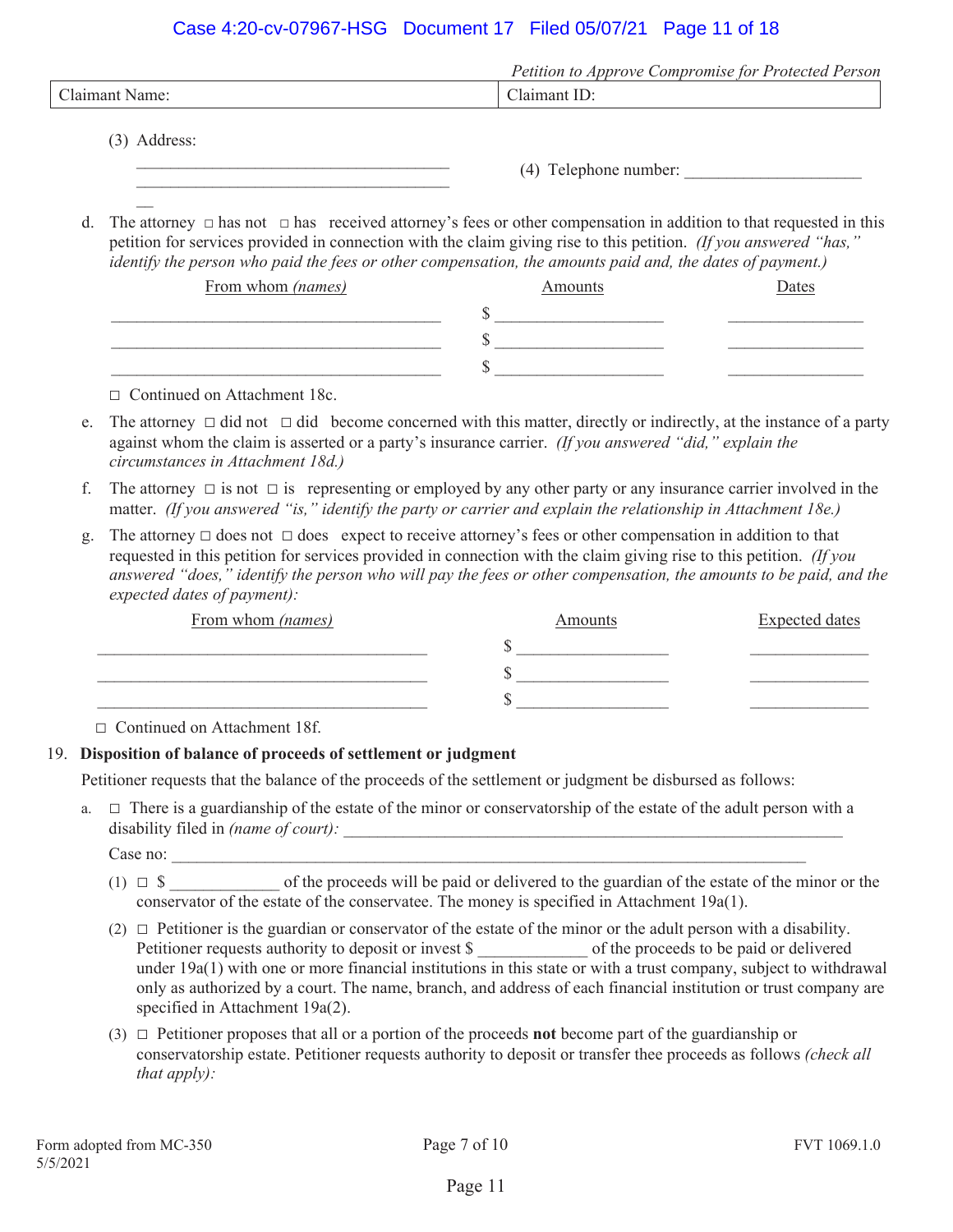## Case 4:20-cv-07967-HSG Document 17 Filed 05/07/21 Page 12 of 18

|                                | .<br><sup>o</sup> etition<br>Annrove<br>omi<br>tor<br>Protected<br>'erson<br>~om<br>use |
|--------------------------------|-----------------------------------------------------------------------------------------|
| $\sim$ 1<br>Jair,<br>Jame<br>ы | J.<br>l A1'                                                                             |

- (a)  $\Box$  \$  $\Box$  will be deposited in insured accounts in one or more financial institutions in this state from which no withdrawals can be made without a court order. The name, branch, and address of each depository are specified in Attachment 19a(3).
- (b)  $\Box$  \$ will be invested in a single-premium deferred annuity subject to withdrawal only on order of the court. The terms and conditions of the annuity are specified in Attachment 19a(3).
- (c)  $\Box$  \$ will be transferred to a custodian for the benefit of the minor under the California Uniform Transfers to Minors Act. The name and address of the proposed custodian and the property to be transferred are specified in Attachment 19a(3).
- (d)  $\Box$  \$ will be transferred to the trustee of a special needs trust under Probate Code sections 3602(d) and 3604 for the benefit of the minor or the adult person with a disability. The terms of the proposed special needs trust and the property to be transferred are specified in Attachment 19a(3).
- $b. \Box$  There is no guardianship of the estate of the minor or conservatorship of the estate of the adult person with a disability. Petitioner requests that the balance of the proceeds of the settlement or judgment be disbursed as follows *(check all that apply):*
	- $(1)$   $\Box$  A guardian of the estate of the minor or a conservator of the estate of the adult person with a disability will be appointed.  $\$$  will be paid or delivered to the person so appointed. The proceeds are specified in Attachment 19b(1).
	- (2)  $\Box$  \$ will be deposited in insured accounts in one or more financial institutions in this state, subject to withdrawal only upon authorization of the court. The name, branch, and address of each depository are specified in Attachment 19b(2).
	- (3)  $\Box$  \$ will be invested in a single-premium deferred annuity, subject to withdrawal only upon the authorization of the court. The terms and conditions of the annuity are specified in Attachment 19b(3).
	- (4)  $\Box$  \$ will be paid or transferred to the trustee of a special needs trust under Probate Code sections 3604 and 3611(c) for the benefit of the minor or the adult person with a disability. The terms of the proposed special needs trust and the money to be paid or transferred are specified in Attachment 19b(4).
	- (5)  $\Box$  \$ will be paid or delivered to a parent of a minor, upon the terms and under the conditions specified in Probate Code sections 3401-3402, without bond. The name and address of the parent and the money to be paid or transferred are specified in Attachment 19b(5). *(Value of minor's entire estate, included the money or property to be delivered, must not exceed \$5,000.)*
	- (6)  $\Box$  \$ will the transferred to a custodian for the benefit of the minor under the California Uniform Transfers to Minors Act. The name and address of the proposed custodian and the money to be transferred are specified in Attachment 19b(6).
	- (7)  $\Box$  \$ will be held on such conditions as the court in its discretion determines is in the best interest of the minor or the adult person with a disability. The proposed conditions are specified on Attachment 19b(8). *(Value must not exceed \$20,000.)*
	- (8)  $\Box$  \$ will be deposited with the county treasurer of the County of *(name)*: The deposit is authorized under and subject to the conditions specified in Probate Code section 3611(h).
	- (9)  $\Box$  \$ will be paid or transferred to the adult person with a disability. The money or other property is specified in Attachment 19b(11).
	- □ Continued on Attachment 19.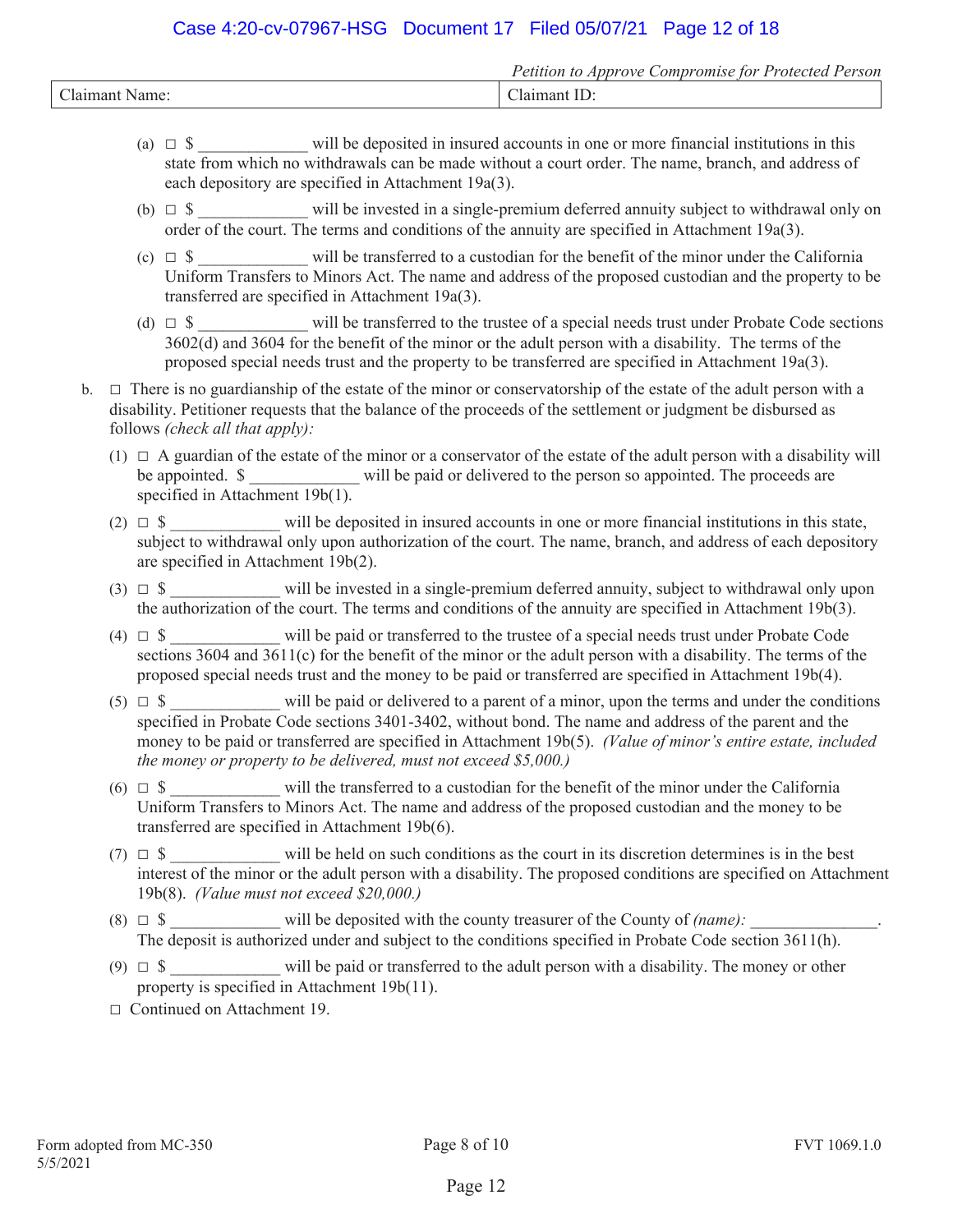## Case 4:20-cv-07967-HSG Document 17 Filed 05/07/21 Page 13 of 18

|                 | <i>_ompromise</i><br>Annrove<br>Petition<br><sup>9</sup> erson<br>Protected<br>tor<br>w |
|-----------------|-----------------------------------------------------------------------------------------|
| $\sim$<br>Name: | oant<br>.la*                                                                            |

#### 20. **Statutory liens for special needs trusts**

Petitioner requests a court order for payment of funds to a special needs trust *(explain how statutory liens under Probate Code section 3604, if any, will be satisfied):* 

Ƒ Continued on Attachment 20.

## 21. **Additional orders**

Petitioner requests the following additional orders *(specify and explain):* 

- Ƒ Continued on Attachment 21.
- 22. Petitioner recommends the compromise settlement or the proposed disposition of the proceeds of the settlement or judgment for the claimant to the Special Master as being fair, reasonable, and in the best interest of the claimant and requests that the Special Master approve this compromise settlement or proposed disposition and make such other and further orders as may be just and reasonable.
- 23. Number of pages attached:

Date:

 $\mathcal{L}_\text{max}$  and the contract of the contract of the contract of the contract of the contract of the contract of the contract of the contract of the contract of the contract of the contract of the contract of the contrac (TYPE OR PRINT NAME OF ATTORNEY)

 $\blacktriangleright$ (SIGNATURE OF ATTORNEY)

I declare under penalty of perjury under the laws of the State of California that the foregoing is true and correct.

Date:

 $\mathcal{L}_\text{max}$  and the contract of the contract of the contract of the contract of the contract of the contract of the contract of the contract of the contract of the contract of the contract of the contract of the contrac (TYPE OR PRINT NAME OF PETITIONER)

 $\blacktriangleright$ (SIGNATURE OF PETITIONER)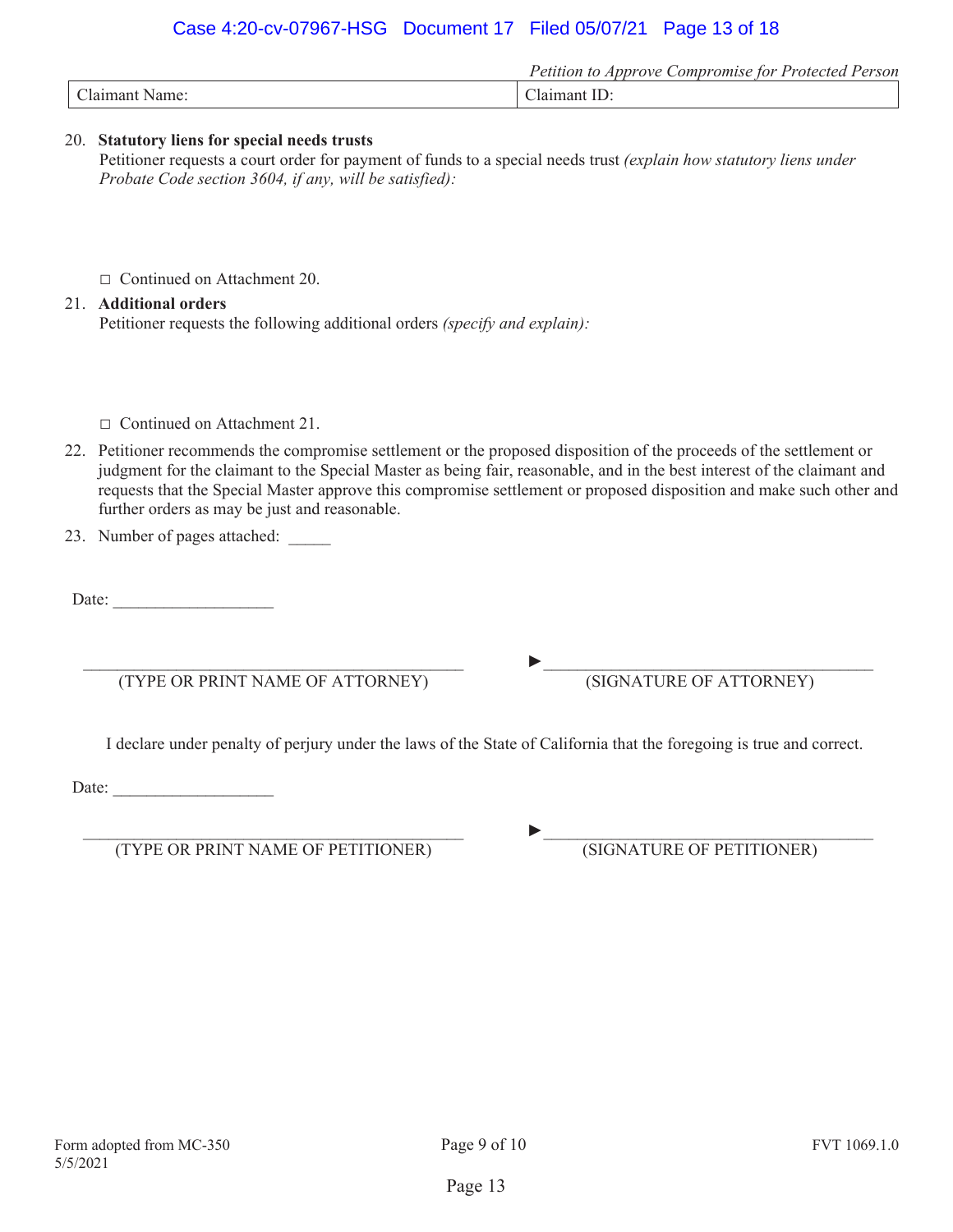# EXHIBIT "2"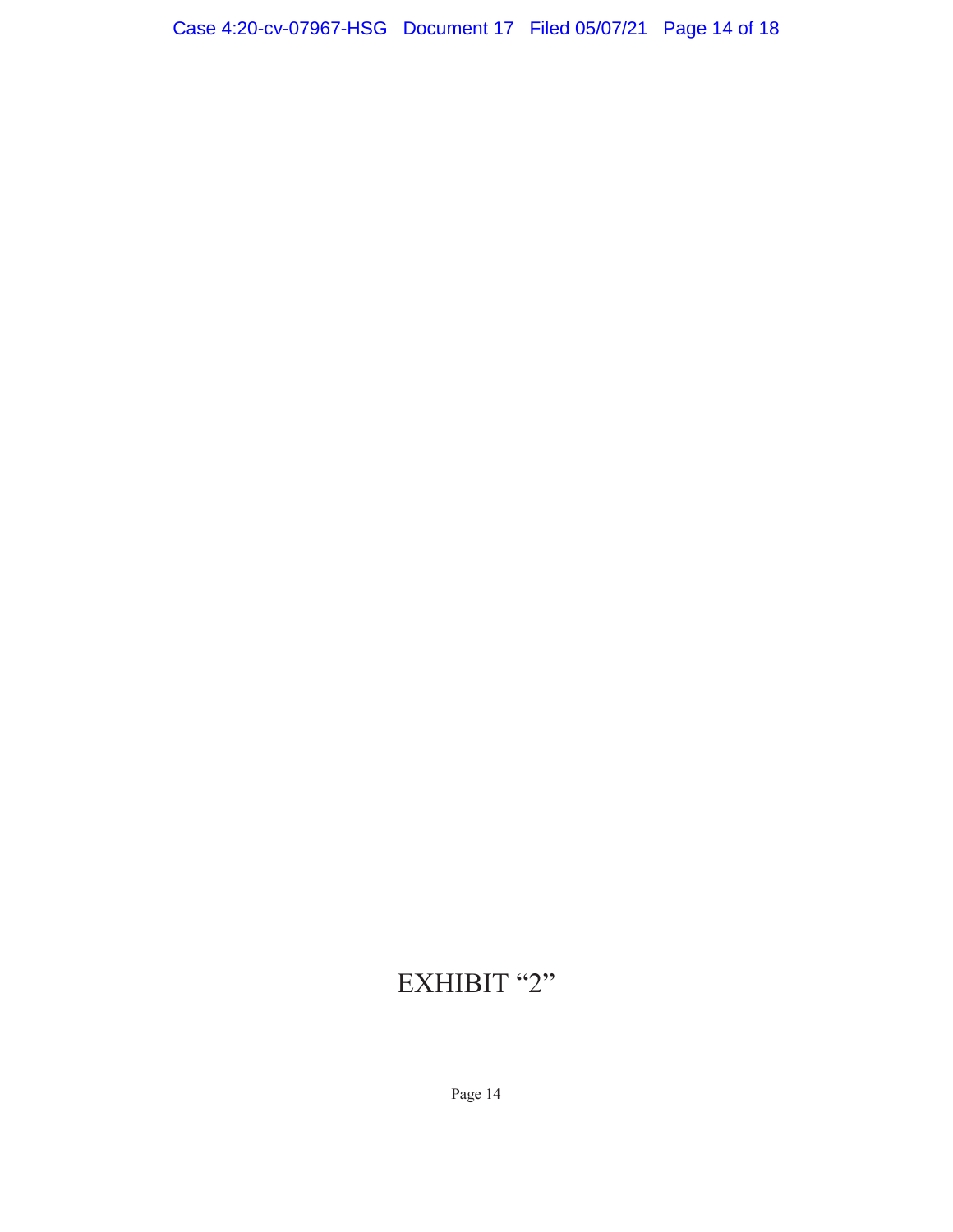

## **ORDER APPROVING COMPROMISE FOR PROTECTED PERSON**

| (Name, State Bar number, and address):                                       | <b>ATTORNEY or PARTY WITHOUT ATTORNEY</b>                                                                                                                                  |                      | FOR SPECIAL MASTER USE ONLY                                                                                                                                                                                            |
|------------------------------------------------------------------------------|----------------------------------------------------------------------------------------------------------------------------------------------------------------------------|----------------------|------------------------------------------------------------------------------------------------------------------------------------------------------------------------------------------------------------------------|
| <b>TELEPHONE NO.</b>                                                         |                                                                                                                                                                            | <b>CLAIMANT NAME</b> |                                                                                                                                                                                                                        |
| <b>E-MAIL ADDRESS</b>                                                        |                                                                                                                                                                            | <b>CLAIMANT ID</b>   |                                                                                                                                                                                                                        |
| PETITION TO APPROVE:                                                         |                                                                                                                                                                            |                      |                                                                                                                                                                                                                        |
| <b>COMPROMISE OF DISPUTED CLAIM</b>                                          |                                                                                                                                                                            |                      |                                                                                                                                                                                                                        |
| <b>COMPROMISE OF PENDING ACTION</b>                                          | $\Box$ DISPOSITION OF PROCEEDS OF JUDGMENT                                                                                                                                 |                      |                                                                                                                                                                                                                        |
| $\Box$ Minor                                                                 | $\Box$ Person With A Disability                                                                                                                                            |                      |                                                                                                                                                                                                                        |
| 2. Hearing                                                                   | with a disability or a proposed disposition of the proceeds of a judgment for a minor or a person with a disability.                                                       |                      | <b>1. Petitioner</b> (name): has petitioned for Special Master approval of a proposed compromise of a disputed claim of a minor or a pending action involving a minor or a person<br>has petitioned for Special Master |
| a. $\Box$ No hearing was held.                                               |                                                                                                                                                                            |                      |                                                                                                                                                                                                                        |
|                                                                              |                                                                                                                                                                            | Time:                |                                                                                                                                                                                                                        |
| $c_{\cdot}$                                                                  | Special Master: Hon. Ellen Sickles James (Ret.)                                                                                                                            |                      |                                                                                                                                                                                                                        |
| 3. Relationship to claimant                                                  |                                                                                                                                                                            |                      |                                                                                                                                                                                                                        |
|                                                                              | Petitioner has the following relationship or relationships to claimant (check all applicable boxes):                                                                       |                      |                                                                                                                                                                                                                        |
| a. $\Box$ Parent                                                             |                                                                                                                                                                            |                      |                                                                                                                                                                                                                        |
| $\Box$ Guardian ad litem<br>$h_{-}$                                          |                                                                                                                                                                            |                      |                                                                                                                                                                                                                        |
| $\Box$ Guardian<br>c.                                                        |                                                                                                                                                                            |                      |                                                                                                                                                                                                                        |
| $\Box$ Conservator<br>d.                                                     |                                                                                                                                                                            |                      |                                                                                                                                                                                                                        |
| $\Box$ Claimant, an adult person with a disability, is the petitioner.<br>e. |                                                                                                                                                                            |                      |                                                                                                                                                                                                                        |
| f.                                                                           | $\Box$ Other (specify):                                                                                                                                                    |                      |                                                                                                                                                                                                                        |
|                                                                              |                                                                                                                                                                            |                      |                                                                                                                                                                                                                        |
| $\Box$ is a minor<br>$a_{-}$                                                 |                                                                                                                                                                            |                      |                                                                                                                                                                                                                        |
|                                                                              | b. $\Box$ is a "person with a disability" within the meaning of Probate Code section 3603 who is:<br>$(1)$ $\Box$ An adult. Claimant's date of birth is <i>(specify)</i> : |                      |                                                                                                                                                                                                                        |

- (a)  $\Box$  Without a conservator. Claimant has capacity to consent to this order, per the meaning of Probate Code section 812, and has consented to this order.
- (b)  $\Box$  A conservatee; a person for whom a conservator may be appointed; or without capacity to consent to this order, per the meaning of Probate Code section 812.
- (2)  $\Box$  A minor described in Probate Code section 3603(b)(3).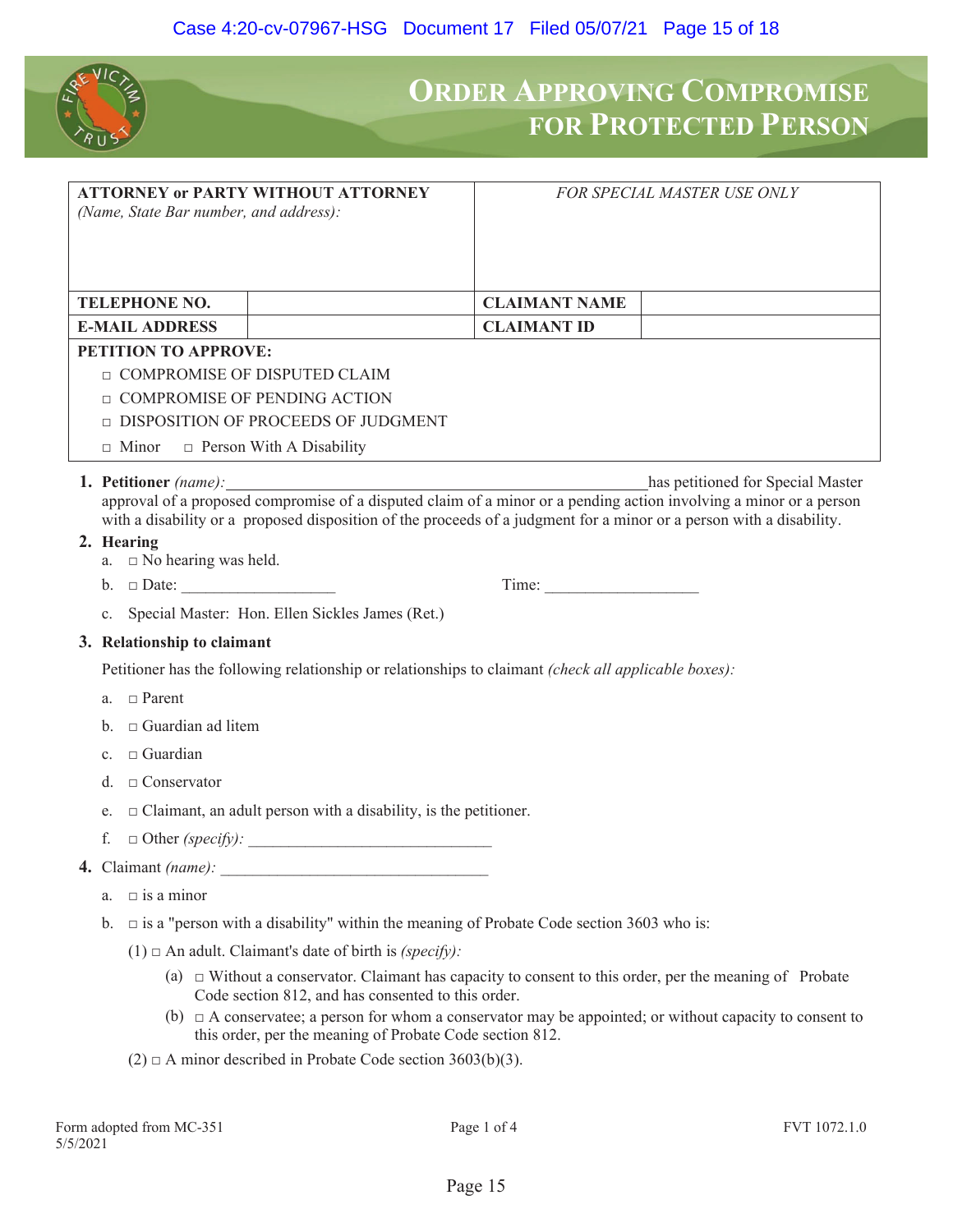*Order Approving Compromise for Protected Person*  Claimant Name: Claimant ID:

#### **5. Defendant**

The claim or action to be compromised is asserted, or the judgment is entered, against *(name of settling or judgment defendant or defendants (the "payer")):* 

#### **6. THE SPECIAL MASTER FINDS** that all notices required by law have been given.

#### **7. THE SPECIAL MASTER ORDERS**

- a. The petition is granted and the proposed compromise of claim or action or the proposed disposition of the proceeds of the judgment is approved. The gross amount or value of the settlement of judgment in favor of claimant is \$ \_\_\_\_\_\_\_\_\_\_\_\_\_\_\_\_\_\_\_\_\_.
- b.  $\Box$  Until further order of the Special Master, jurisdiction is reserved to determine a claim for a reduction of a Medi-Cal lien under Welfare and Institutions Code section 14124.76. The amount shown payable to the Department of Health Care Services in item  $7c(1)(d)$  of this order is the full amount of the lien claimed by the department but is subject to reduction on further order of the Special Master upon determination of the claim for reduction.
- c. The payer shall disburse the proceeds of the settlement or judgment approved by this order in the following manner:

#### **(1) Payment of fees and expenses**

Fees and expenses shall be paid by one or more checks or drafts, drawn payable to the order of the petitioner and the petitioner's attorney, if any, or directly to third parties entitled to receive payment identified in this order for the following items of expense or damage, which are hereby authorized to be paid out of the proceeds of the settlement or judgment:

- (a)  $\Box$  Attorneys' fees in the total amount of:  $\$  payable to *(specify):*  $\Box$
- (b)  $\Box$  Reimbursement for medical and all other expenses paid by the petitioner or the petitioner's attorney in the total amount of: \$ \_\_\_\_\_\_\_\_\_\_\_\_\_\_\_\_\_\_\_\_\_
- $(c)$   $\Box$  Medical, hospital, ambulance, nursing, and other like expenses payable directly to providers as follows, in the total amount of: \$
	- (i) Payee  $(name)$ :
		- (A) Address*:\_\_\_\_\_\_\_\_\_\_\_\_\_\_\_\_\_\_\_\_\_\_\_\_\_\_\_\_\_\_\_\_\_\_\_\_\_\_\_\_\_\_\_\_\_\_\_\_\_\_\_\_\_\_\_\_\_\_\_\_\_*
		- (B) Amount*:* \$*\_\_\_\_\_\_\_\_\_\_\_\_\_\_\_\_\_*

(ii) Payee (name):

- (A) Address*:\_\_\_\_\_\_\_\_\_\_\_\_\_\_\_\_\_\_\_\_\_\_\_\_\_\_\_\_\_\_\_\_\_\_\_\_\_\_\_\_\_\_\_\_\_\_\_\_\_\_\_\_\_\_\_\_\_\_\_\_\_*
- (B) Amount \$*\_\_\_\_\_\_\_\_\_\_\_\_\_\_\_\_\_*
- $\Box$  Continued on Attachment 7c(1)(c). *(Provide information about additional payees in the above format.*)
- (d)  $\Box$  Other authorized disbursements payable directly to third parties in the total amount of: \$ *(Describe and state the amount of each item and provide the name and address of each payee):*

 $\Box$  Continued on Attachment 7c(1)(d).

(e) Total allowance for fees and expenses from the settlement or judgment:  $\$$ 

Form adopted from MC-351 Page 2 of 4 FVT 1072.1.0 5/5/2021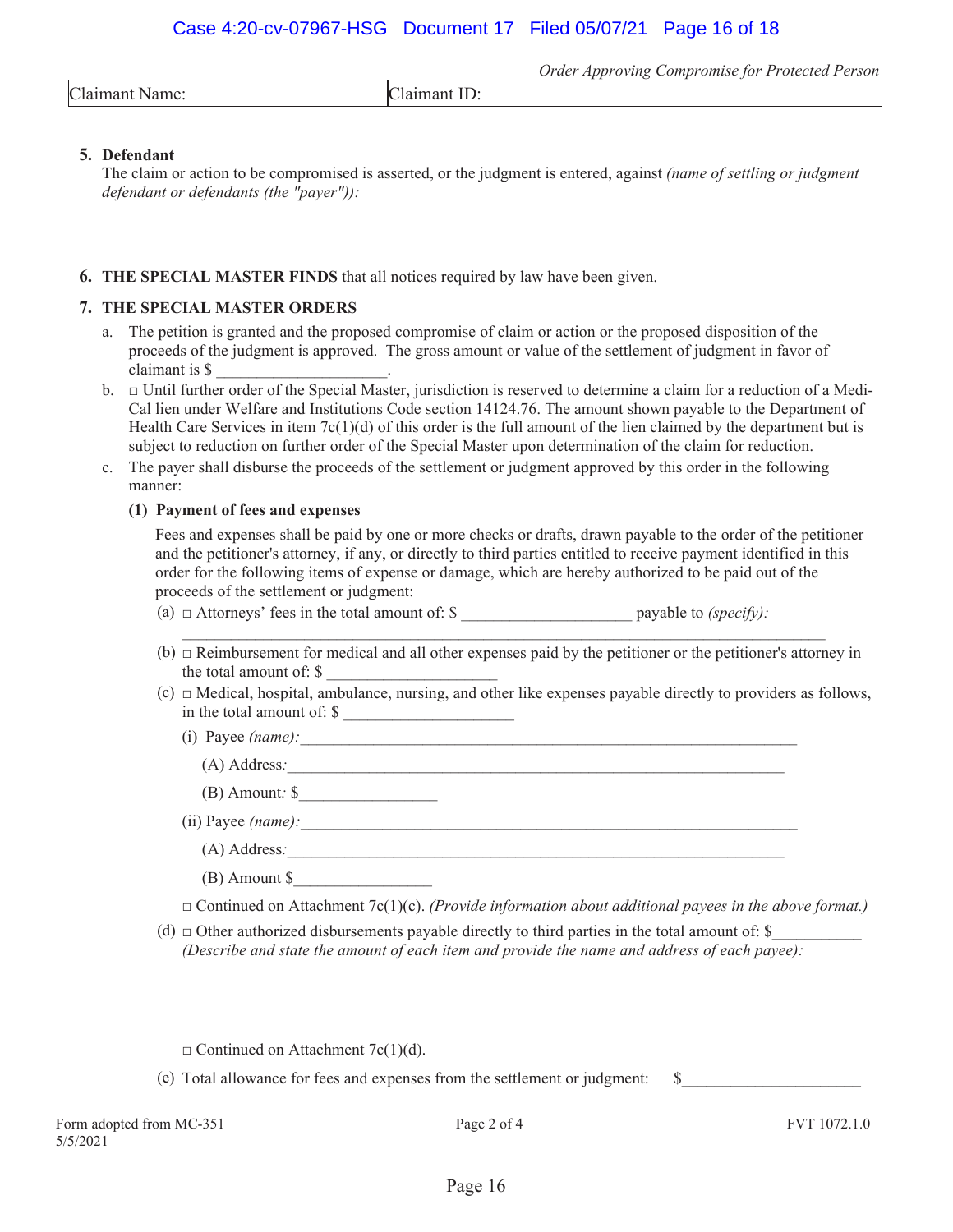*Order Approving Compromise for Protected Person* 

Claimant ID:

#### **(2) Balance**

The balance of the settlement or judgment available for claimant after payment of all allowed fees and expenses is: \$*\_\_\_\_\_\_\_\_\_\_\_\_\_\_\_\_\_*

The balanced shall be disbursed as follows:

- (a)  $\Box$  By one or more checks or drafts in the total amount of *(specify)*:  $\$ 
	- drawn payable to the order of the petitioner as trustee for the claimant. Each such check or draft must bear an endorsement on the face or reverse that it is for deposit in one or more interest-bearing, federally insured accounts in the name of the petitioner as trustee for the claimant, and no withdrawals may be made from the accounts except as provided in the *Order to Deposit Money Into Blocked Account* (form MC-355), which is signed contemporaneously with this order (''blocked account").
- (b)  $\Box$  By the following method(s) *(describe each method, including the amount to be disbursed)*:

 $\Box$  Continued on Attachment 7c(2)(b).

(c)  $\Box$  If money is to be paid to a special needs trust under Probate Code section 3604, all statutory liens in favor of the state Department of Health Care Services, the state Department of Mental Health, the state Department of Developmental Services, and any city and county in California must first be satisfied by the following method *(specify):*

 $\Box$  Continued on Attachment 7c(2)(c).

#### **8.** □ **Further orders of the Special Master concerning blocked accounts**

The Special Master makes the following additional orders concerning any part of the balance ordered to be deposited in a blocked account under item  $7c(2)(a)$ :

a. Within 48 hours of receipt of a check or draft described in item  $7c(2)(a)$ , the petitioner and the petitioner's attorney, if any, must deposit the check or draft in the petitioner's name as trustee for the claimant in one or more blocked accounts at *(specify name, branch, and address of each depository, and the amount of each account):* 

Ƒ Continued on Attachment 8a.

- b. The petitioner and the petitioner's attorney, if any, must deliver to each depository at the time of deposit three copies of the *Order to Deposit Money Into Blocked Account* (form MC-355), which is signed contemporaneously with this order, and three copies of the *Receipt and Acknowledgment of Order for the Deposit of Money Into Blocked Account* (form MC-356)*.* The petitioner or the petitioner's attorney must file a copy of the receipt with this Special Master within 15 days of the deposit. The sole responsibilities of the petitioner and the petitioner's attorney, if any, are to place the balance in a blocked account or accounts and to timely file a copy of the receipt*.*
- c. The balance of the proceeds of the settlement or judgment deposited in a blocked account or accounts under item 7c(2)(a) may be withdrawn only as follows (*check (1) or (2)):*

 $(1)$   $\Box$  No withdrawals of principal or interest may be made from the blocked account or accounts without a further written order under this case name and number, signed by a judge, and bearing the seal of this Special Master. The money on deposit is not subject to escheat.